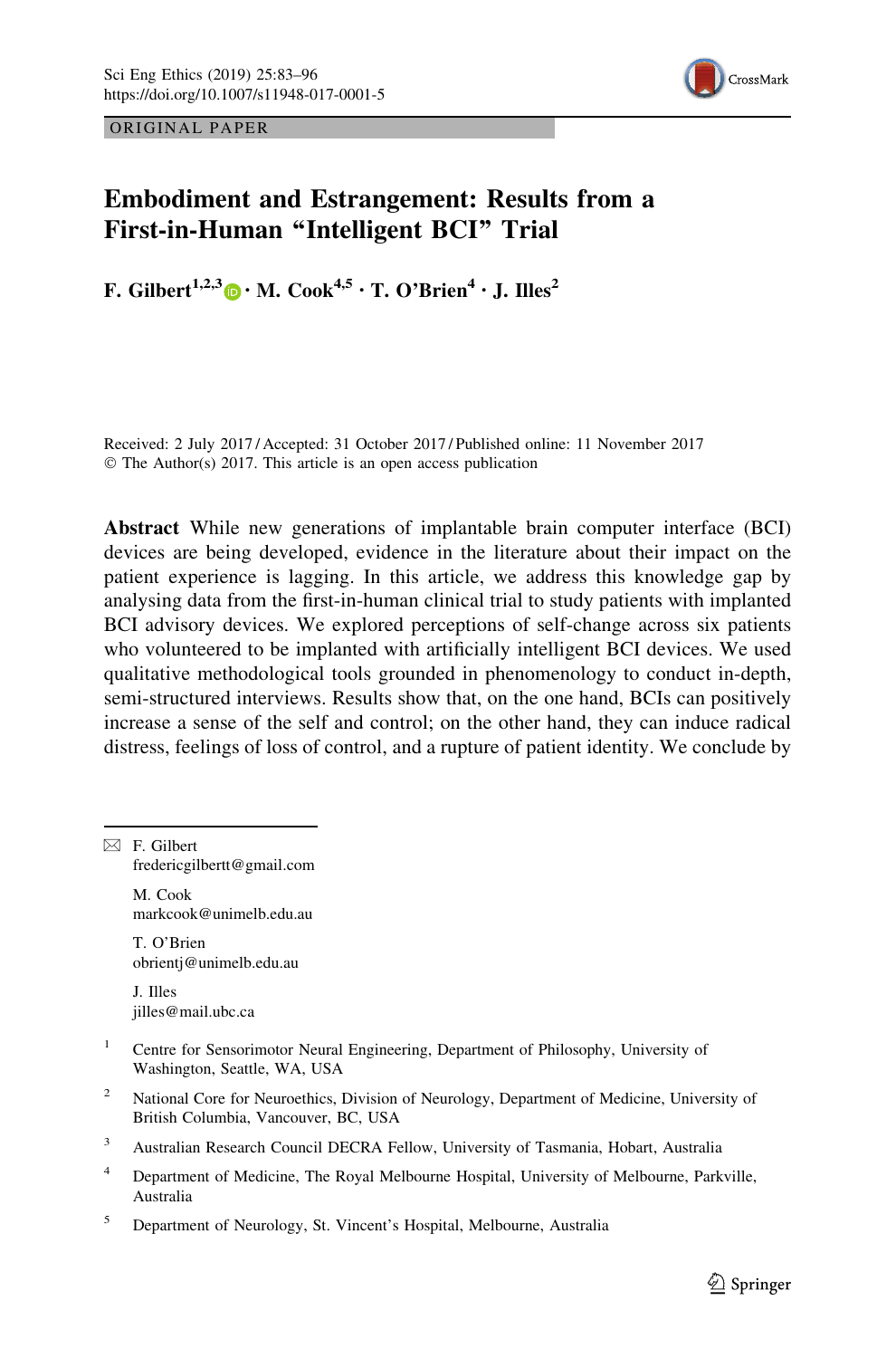offering suggestions for the proactive creation of preparedness protocols specific to intelligent—predictive and advisory—BCI technologies essential to prevent potential iatrogenic harms.

Keywords Advisory system · Agency · Artificial Intelligence · Assistive system - Autonomy - Brain computer interfaces - Brain machine interfaces - Brain implant, brain device, capacities · Control · Embodiment · Estrangement · Identity · Implantable device - Predictive device - Phenomenology - Predictive brain devices - Qualitative interviews - Self

### Introduction

As implantable Brain Computer Interface (BCI) research moves rapidly ahead, concern about its potential effects on patients' sense of self, autonomy and identity is growing (Klein [2015](#page-13-0); Glannon [2016](#page-12-0); Klein and Jeffrey [2016;](#page-13-0) Clausen [2013;](#page-12-0) Gilbert  $2015a$  $2015a$ , [b;](#page-12-0) Brown et al.  $2016$ ; Hildt  $2015$ ).<sup>1</sup> For instance, the evolution of prosthetic limbs controlled through BCI introduces questions about body ownership, self-image and self-understanding. To what extent does an implantable BCI device become incorporated into a patient's sense of self? To what degree does an implantable BCI device intrude on the patient's individual capacities and lead to iatrogenic harms? BCI innovations may blur the boundaries between a patient's sense of identity and computerised implantable devices in unprecedented ways. BCI technologies offer great control at the level of neural circuits, but the extent to which this grasp on neuronal function affects the patient's sense of control at the psychological level is still uncharted territory (Glannon and Ineichen [2016\)](#page-12-0).

Questions today about potential BCI-induced effects on patients are directly imported from clinical data compiled from reports and studies of open-loop, historically longer standing technologies such as deep brain stimulation (DBS). It is unclear, however, how DBS studies translate to closed-loop BCI research (Kellmeyer et al. [2016](#page-13-0)). With the revolution in BCI-based neural engineering on the horizon, there is a pressing need to explore and address the potential effects of BCIs as they may impinge on concepts of self, control and identity.

This article addresses the knowledge gap by providing data obtained from a firstin-human clinical trial involving six patients implanted with a new generation of predictive and advisory BCI implants (Cook et al. [2013\)](#page-12-0). These artificially intelligent—predictive and advisory—implants detect specific neuronal activity patterns believed to be precursors to neuronal events, and then provide information in the form of visual or auditory signals to help patients initiate preventative/therapeutic

 $1$  These references are not exhaustive. A large amount of work raises concerns or suggests the possibility of the impact of BCI on sense of identity, autonomy and self. Further work discussing these issues are Klein et al. ([2015\)](#page-13-0), Clausen [\(2011](#page-12-0)), Glannon and Ineichen [\(2016](#page-12-0)), Moritz et al. [\(2016](#page-13-0)), Trimper et al. ([2014\)](#page-13-0), Tamburrini [\(2009](#page-13-0)), Nijboer et al. ([2013](#page-13-0)), Gilbert and Cook [\(2015](#page-12-0)), Clausen et al. ([2017\)](#page-12-0), Goering et al. [\(2017](#page-12-0)), Hongladarom [\(2015\)](#page-12-0), McCullagh et al. [\(2014](#page-13-0)), Kotchetkov et al. [\(2010](#page-13-0)), Kyselo ([2013\)](#page-13-0), Hildt ([2011](#page-12-0)), Abbott and Peck ([2017\)](#page-11-0), Jebari [\(2013](#page-12-0)), Vlek et al. [\(2012](#page-13-0)), Heersmink ([2013\)](#page-12-0), Lee ([2016\)](#page-13-0), Jebari and Hansson ([2013](#page-13-0)), Racine et al. [\(2017\)](#page-13-0).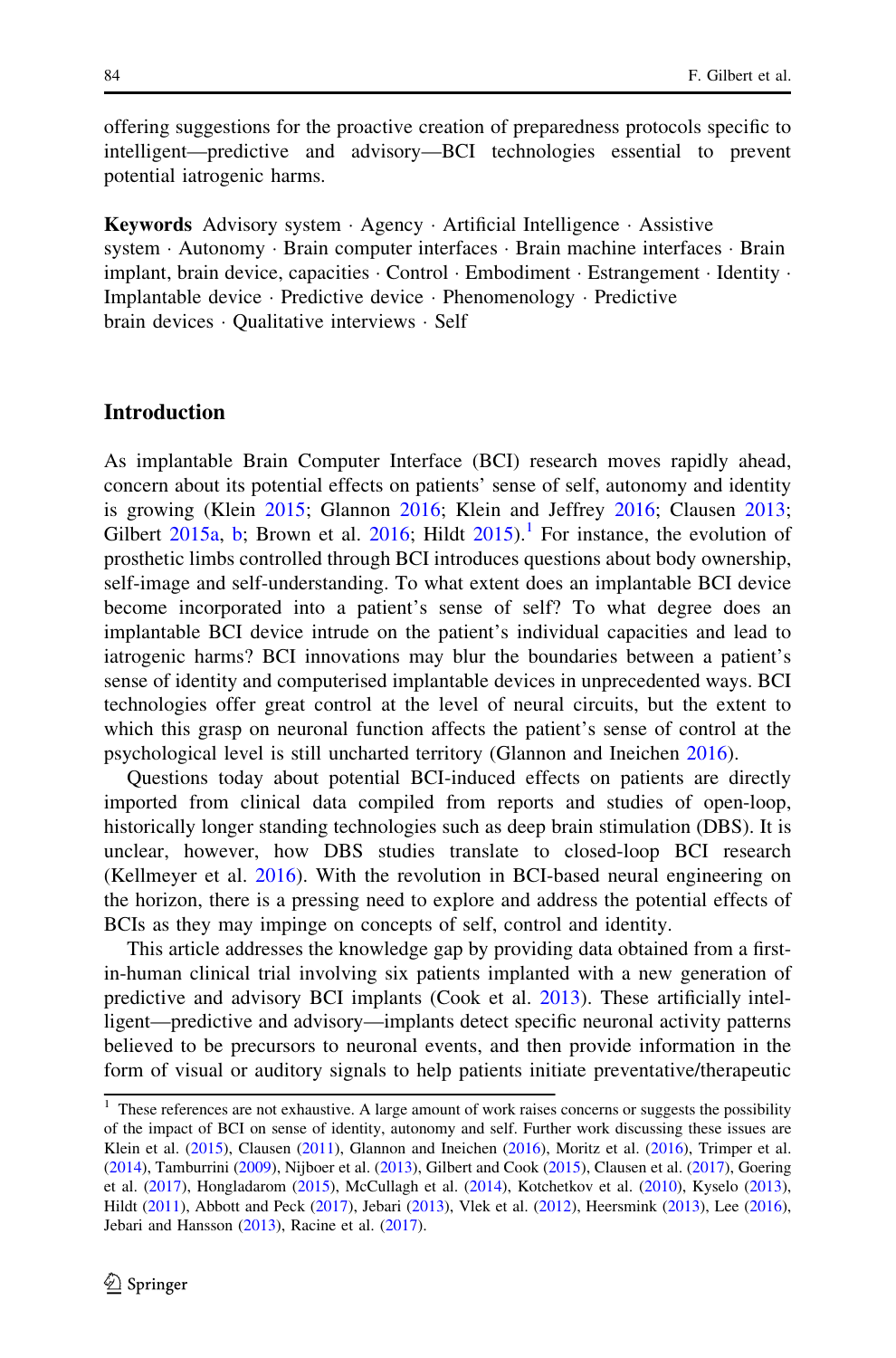responses. The first in-human trial on which this study is based, focused on epilepsy, a neurological condition that affects more than 60 million people worldwide. 30–40% of these cases are not adequately controlled with current treatments (Kwan and Brodie [2000](#page-13-0)). By preparing the implanted patient to anticipate a seizure, the technology allows the patient to take precautionary steps such as taking medication or getting situated in a safe place (Cook et al. [2013](#page-12-0)).

### Methods

We explored perceptions of self-change as provided by six patients who volunteered to be implanted with the first-in-human, experimental BCI advisory brain devices capable of predicting epileptic seizures and to participate in our study. The trial was conducted to provide safety and proof-of-concept efficacy data for BCI seizure detection in patients with medically refractory epilepsy. The BCI was capable of learning brain activity patterns from individual based on artificial intelligence techniques (Gardner et al. [2006\)](#page-12-0). A patient-designed algorithm was created following data collection phases, during which intracranial electroencephalograms (EEG) were performed for assessments of individual epilepsy-monitoring (Cook et al. [2013\)](#page-12-0). The BCI device was composed of two silicon implantable lead assemblies containing eight contacts collecting intracranial EEG on patient cortical surface (see image). The leads were connected, through the neck, to a subclavicularly placed implantable telemetry unit, which was inductively recharged through an external charging accessory (see image) (Cook et al. [2013\)](#page-12-0). Wirelessly transmitted predictive data were displayed on a hand-held personal advisory device (see image). The trial was conducted across three clinical centres in Australia— Austin Health, The Royal Melbourne Hospital, and St Vincent's Hospital (Cook et al. [2013\)](#page-12-0). The BCI devices were implanted in fifteen patients overall.

We used qualitative methodological tools grounded in phenomenology to conduct in-depth, open-ended, semi-structured individual interviews with each of the six patients who were drawn from three Australian states, namely Victoria, New South Wales and Tasmania.<sup>2</sup> All interviews were conducted in English. Interviews were based on an adapted version of the qualitative instrument first developed and tested in Gil[b](#page-12-0)ert  $(2015a, b)$  $(2015a, b)$  and further elaborated in Gilbert et al.  $(2017)$  $(2017)$  and Gilbert et al. (In Press) ("Appendix"). Interviews were transcribed verbatim. Contents were then manually coded and finally analysed by regrouping patients' subjective experiences into common themes and clusters.

The qualitative approach allowed us to capture unique, first-person perspectives that are not identifiable with standardized questionnaires and scales. By using phenomenological methods, we were able to increase opportunities for finding fundamental, patient-specific narratives and perceptions based on lived experiences

<sup>&</sup>lt;sup>2</sup> This study was conducted in accordance with Tasmanian Human Research Ethics Committee regulations. Patient Consent and Minimal Risk Ethics Application Approval, entitled ''(H0013883) Implantable Seizure Advisory Brain Devices: Ethical Implications'' is in compliance with the Tasmanian Human Research Ethics Committee regulations. Initial ethics approval was obtained in March 2013, and an amendment was approved on November 2014.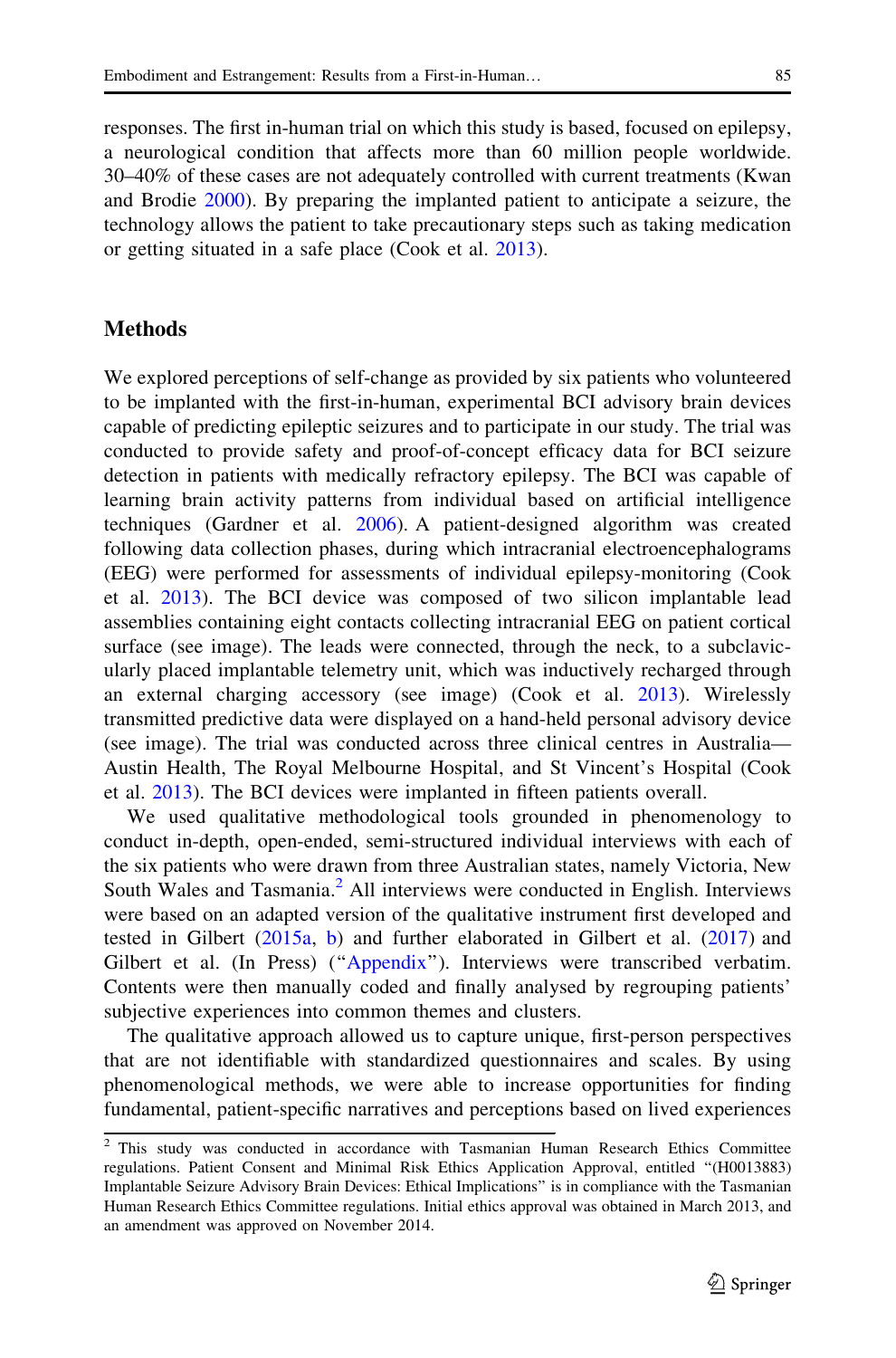

(Gallagher [2003\)](#page-12-0). The main findings as defined by their prominence in the narratives are highlighted and summarized in excerpts.

Copyright<sup>©</sup> 2013 Elsevier Ltd.

Reprinted from (Cook O'Brien Berkovic et al. 2013) Prediction of seizure likelihood with a long-term, implanted seizure advisory system in patients with drug-resistant epilepsy: A first-in-man study. The Lancet Neurology. 12(6): 563–571 with permission from Elsevier.

## **Results**

We collected a total of six interviews: 6.25 h of in-person interview data with a mean duration of 1:05 h from five patients, and one interview by emailcorrespondence.

Three major phenomenological clusters emerged from our analysis: (a) subjective experience of living with chronic epilepsy; (b) subjective perception of BCI-induced sense of control; and (c) subjective feeling of BCI-effects on sense of self. These clusters were populated by patients' key answers and quotes (Table [1\)](#page-4-0). As this was a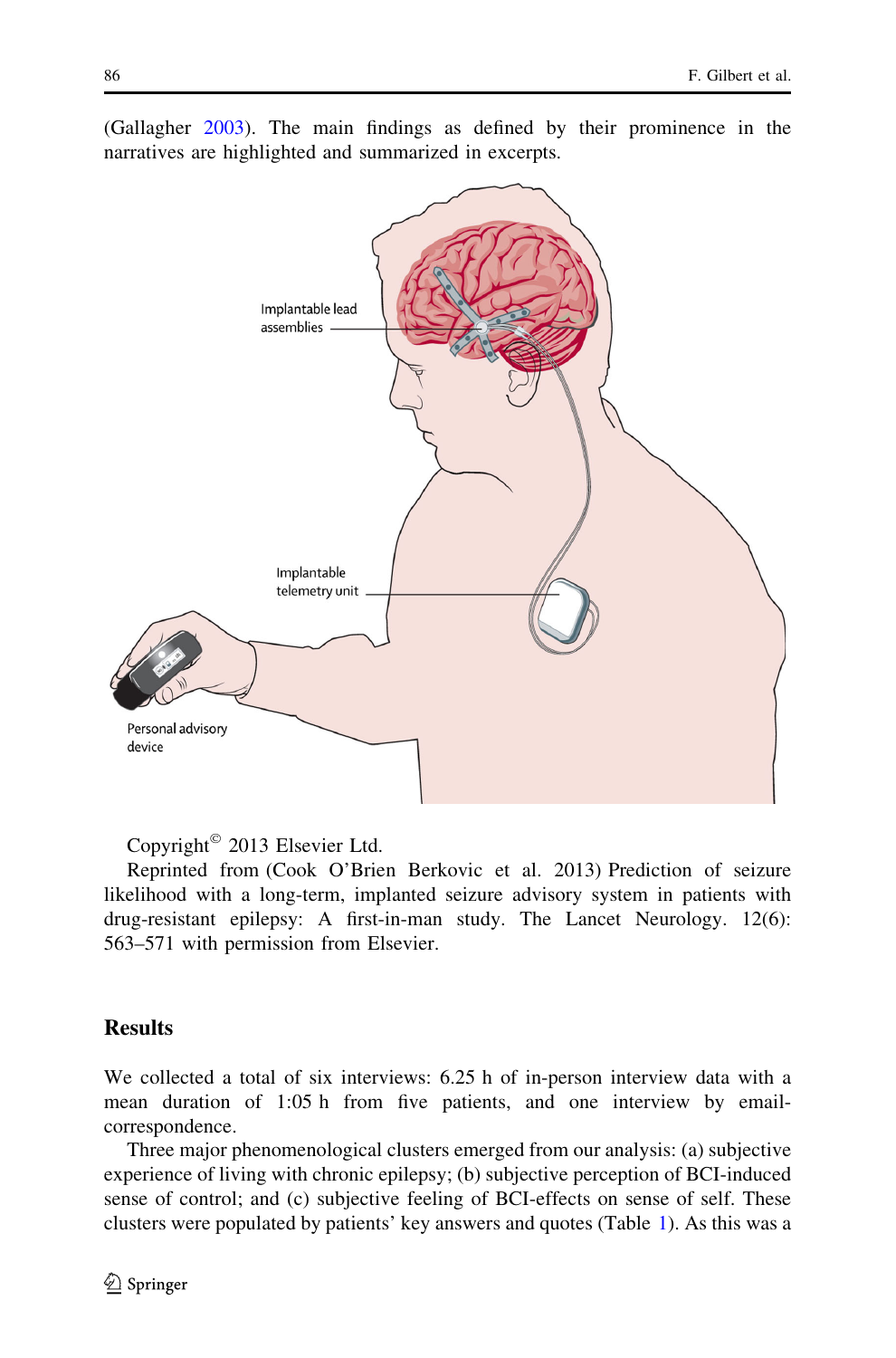| Patient                   | (a) Experience with chronic<br>epilepsy                                                                                                                    | (b) BCI-induced sense of<br>control and empowerment                                                           | (c) BCI effects on sense of the<br>self                                                                                                              |
|---------------------------|------------------------------------------------------------------------------------------------------------------------------------------------------------|---------------------------------------------------------------------------------------------------------------|------------------------------------------------------------------------------------------------------------------------------------------------------|
| Patient<br>1              | "Seizures interrupt my life".                                                                                                                              | "I felt more in control<br>when I used the device. I<br>could push on and do<br>what I wanted to do".         | "I don't think it changed me as<br>a person, but it gave me<br>more confidence and<br>control".                                                      |
| Patient<br>$\overline{c}$ | "I've got to say that<br>[epilepsy]'s part of me".                                                                                                         | "[The BCI] gave me more"<br>confidence to do things<br>that I wouldn't<br>necessarily and normally<br>$do$ ". | "[The effects are] a natural<br>consequence of the<br>development of the<br>algorithm".                                                              |
| Patient<br>3              | "I just kind of pretended that<br>[epilepsy] didn't really exist,<br>I didn't see myself as an<br>epileptic".                                              | "[The BCI] made me feel I<br>had no control. So I<br>didn't have control over<br>what I was going to do".     | "[The BCI] made me feel that<br>I was always differents<br>[from] everyone not just in<br>the moment of the seizure<br>$[]$ I got really depressed". |
| Patient<br>4              | "It's been part of my life now,<br>it's part of [me] now".                                                                                                 | "I just ignore [the BCI]<br>anyway                                                                            | "I wouldn't say the technology<br>was an integral part of me".                                                                                       |
|                           |                                                                                                                                                            | I just kept on doing my<br>own thing".                                                                        |                                                                                                                                                      |
| Patient<br>5              | "[Epilepsy] is part of me".                                                                                                                                | "[The BCI] gave me more<br>confidence in some<br>respects".                                                   | Patient 5 did not report any<br>experiences about his self.                                                                                          |
| Patient<br>6              | "I see my epilepsy-I've never<br>liked it-it's been an<br>opposition to me and it's<br>caused me a lot of<br>depression, anguish and a lot<br>of teasing". | "[The BCI] changed my<br>confidence, it changed<br>my abilities".                                             | "[The BCI] was me, it became<br>me, [] with this device I<br>found myself".                                                                          |

<span id="page-4-0"></span>Table 1 Excerpts from patients' reported subjective experiences of using BCIs

qualitative study based on first-person narratives, the main results are highlighted and given in excerpts displayed in Table 1.

When looking more carefully at phenomena reported by patients (Table 1), especially those concerning how BCIs induced a sense of empowerment (Cluster B), we observed that four patients experienced, in different degrees, an increased sense of control, leading to a sense of substantial augmented confidence. Patients reported that this confidence enabled them to act unimpeded by the constant risk of otherwise unpredictable seizures. In this regard, the degree of control experienced appears to be directly proportional to the degree of confidence provided by BCI implants. For instance, Patient 1 reported: ''I felt more in control when I used the device. I could push on and do what I wanted to do'', alluding to his new capacity to undertake activities promoting his autonomy (e.g., playing cricket). This is further echoed by Patient 5 who explained: "[The BCI] gave me more confidence in some respects". Patient 6 also self reported: ''With the device I felt like I could do anything—I can do this—I can do everything I want to do''. In both cases, patients explored novel degrees of freedom of decision to accomplish new activities, as epilepsy was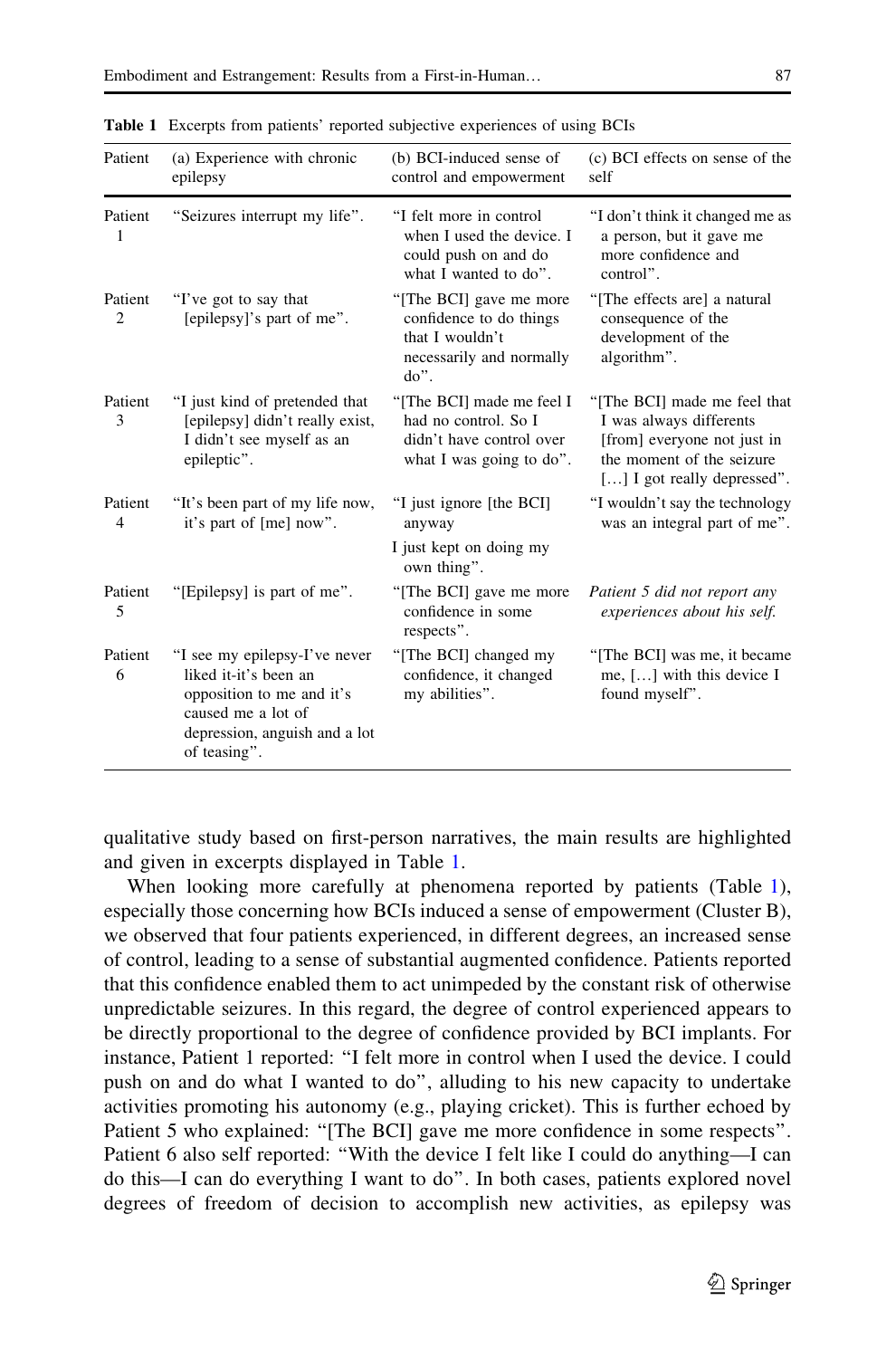obstructing their independence and autonomy to make decisions and act in specific ways. Patient 2 claimed: ''[The BCI] gave me more confidence to do things that I wouldn't necessarily and normally do''. Patient 6 also stated: ''[the BCI] changed my confidence, it changed my abilities''.

However, two patients did not corroborate the findings related to a postimplantation augmented and amplified sense of control and confidence. Patient 3 reported ''[the BCI] made me feel I had no control. So I didn't have control over what I was going to do". Patient 4 declared "I just ignored [the BCI signals] anyway. […] I just kept on doing my own thing''. Figure 1 illustrates the range of subjective experiences reported by the six patients interviewed.

The findings also suggest that BCI devices intruded on patients' postoperative sense of self. Patient 3 and Patient 6 reported experiences located at opposite ends of the continuum seen in Fig. 1. Patient 6, who perceived that her disease caused her a ''lot of harm and anguish'', reported how the implanted BCI device forecasts were naturally integrated into her existence and became an indispensable embodied component of her self:

Patient 6: "[The device] was like an alien at first, [...] you grow gradually into it and get used to it, so it then becomes a part of everyday, it's there every day, it's there every night you go to bed and you put it in a place that it can still read you so it's like a teddy bear. Really it's there and you can see it, you know that if you open your eyes so it's always there, it follows you through the shower everywhere and it becomes part of you. Because that's what it did, it was me, it became me, […] with this device I found myself''.

Describing her experience further, she added:

Patient 6: "It changed who that person was then and I found myself changing… growing I suppose and it changed my confidence, it changed my abilities – it changed how stressed I was, how well I slept, then I could make decisions without having to worry about what might or might not happen. […] With the device I felt like I could do anything - I can do everything I want to do I was more capable of making good decisions – not bad decisions – because there's been times where I've made bad decisions […] I can bake safely, I can



Fig. 1 Patients' perceptions on a continuum from radical distress, sense of loss of control and experience of iatrogenic harm, to augmented confidence, increased sense of control and sense of self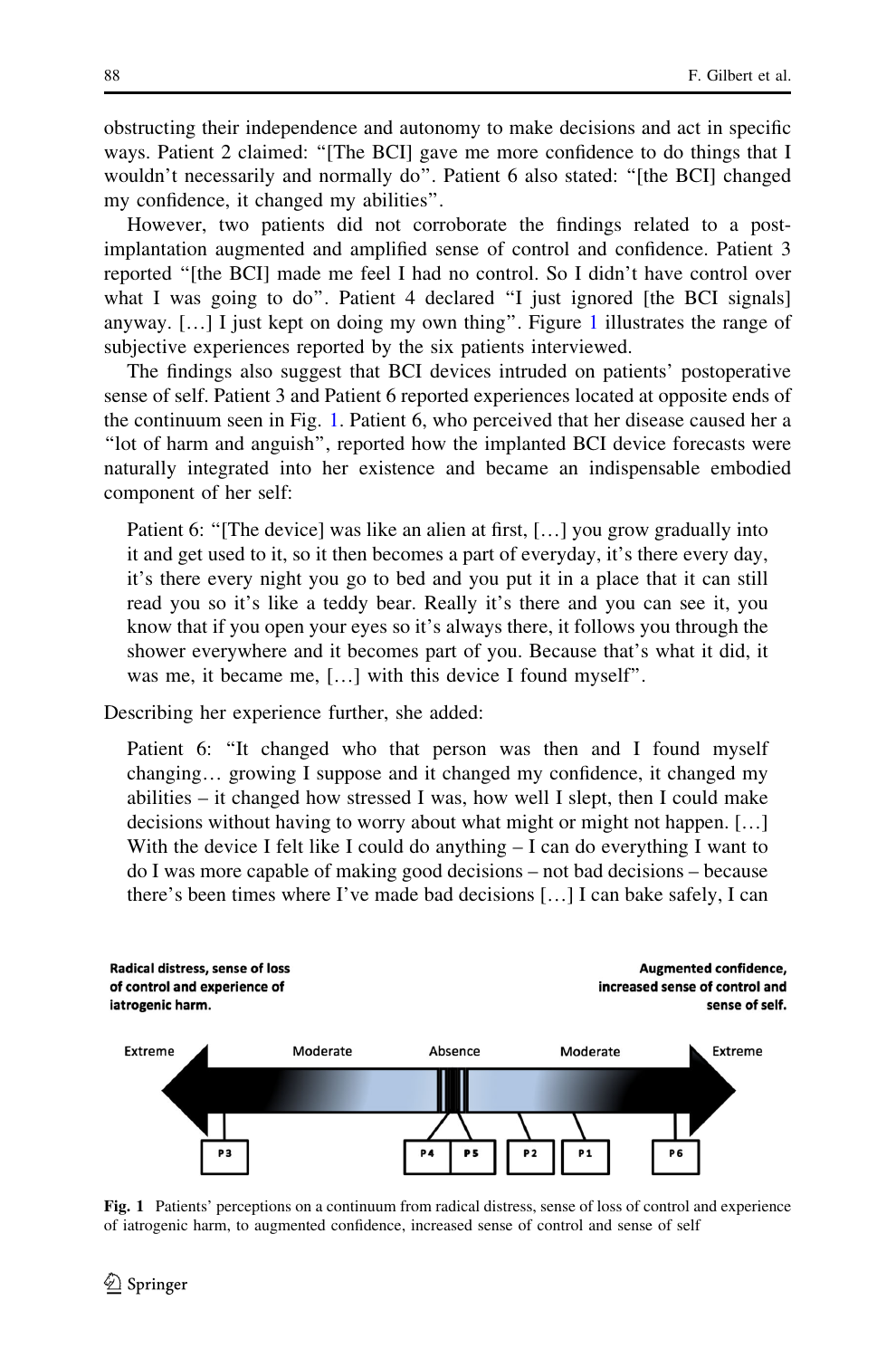bath shower safely. So it gave me a new lease on life and nothing could stop me''.

Patient 3 reported contrasting experiences on the continuum<sup>3</sup>:

Patient 3: ''I had [epileptic seizures] since I was sixteen. I pretended that they didn't really exist for a while. And then I was fine but I just kind of pretended that it didn't really exist. I didn't really see myself as an epilectic. […] [The BCI] made me feel like I was just sick all the time. […] It also made me feel like I was different to everyone else […] I didn't want to show anyone that I have it and it was like – I only have epilepsy. [...] I felt so weird all the time; before it, I only felt strange having the seizure''.

The experience of being implanted with a BCI advisory system drastically intruded on the sense of self of Patient 3, making her feel constantly confronted:

Patient 3: ''because it was always beeping and always red, it made me feel like I had no control. So I didn't have control over what I was going to do.[…] I got really depressed. […] I had been depressed before, I'd been very depressed, and I knew what depression was, …I knew what depression felt [like]; 'know I'm getting depression', I remember how depression felt, I remember very much what depression felt and I could feel very much exactly the same''.

## **Discussion**

The experience of a radical life transformation from living with the constant uncertainty of not knowing if and when a next adverse neurologic event will come, to successfully managing and preventing it with the assistance of an implantable BCI device, might first appear as a boost for patient autonomy. However, this study with the first six patients ever tested with an intelligent BCI for epilepsy suggests that the transformation does not necessarily bring with it only a sense of enhanced control and continuity in daily activities, but may have the effect of self-estrangement. Even though the number of patients enrolled in this trial is small, and the data are qualitative and not generalizable to a larger population, the findings are of important ethical concern and could serve to inform future clinical applications of such devices and the research that leads up to them.

We found in our sample that intelligent BCIs were perceived as beneficial by most patients in terms of an associated increased sense of control over their daily activities (Patients 1, 2, 5, 6). For most patients, it seems these intelligent BCI predictive functionalities generated changes in the perceived degree of control over their daily life activities, rather than changes in what constituted them as a person. However, one patient testified to strong experiences of embodied fusion of self with the device resulting in feelings of a new postoperative identity (Patient 6).

<sup>&</sup>lt;sup>3</sup> Patient 3 self-reported past episodes of depression (prior to BCI implantation).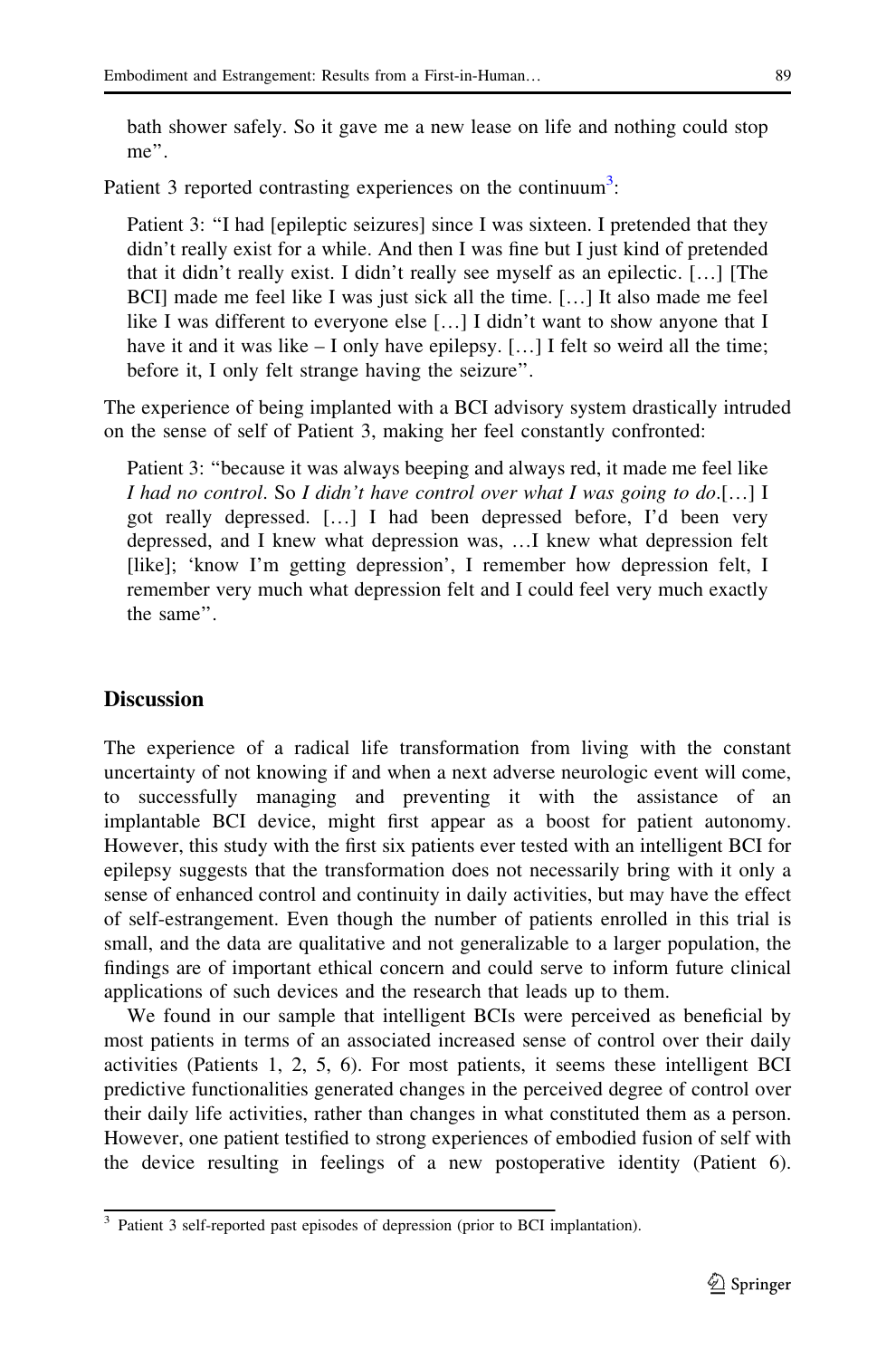Importantly, we found one case (Patient 3) of a patient experiencing distress and feeling a loss of control.

The narratives of Patient 6, for example, refer to a discontinuous transition from who she was pre-implantation to who she became after the intervention: the device helped the patient find what she understood to be her 'true self'. In her case, she not only became functionally dependent on predictions of the BCI advisory system, but the technology was incorporated into her sense of self: ''it becomes part of you. Because that's what it did, it was me, it became me, […] with this device I found myself''. Therefore, for Patient 6, the BCI device became an extension of her self and fused with part of her body: i.e., an integral component of her embodied personal identity. As such, it affected her aspirational goals and augmented her activities of daily living as part of the process of self-definition and self-expression.

The experiences reported by the patients also suggest that the BCI advisory devices can induce an abrupt transition in a patient's self-understanding as associated with the disappearance *absence* of symptoms. Finding onself changed through implantation can also result in a sense of postoperative self-estrangement. It is important to note that postoperative self-estrangement should be distinguished by deteriorative and restorative features (Gilbert et al. [2017;](#page-12-0) Gilbert [2017\)](#page-12-0). The notion of self-estrangement exists in association with certain common feelings of a (1) loss of control (Patient 3 ''[the BCI] made me feel I had no control'' and (2) distorted perceptions of one's capacities (Patient 6: ''With the device I felt like I could do anything […] nothing could stop me'')—the first (1) being mostly associated with a deteriorative sense of the self, and the second (2) largely related to a restorative sense of the self. $4$  It should be recognized that drawing on subjective or first-person phenomenological accounts of how a person feels about or experiences the BCI implant does not provide us with enough context to assess the objective accuracy of these accounts. Self-estrangement may occur, but is not necessarily perceived by the implanted patient (Thomson and Segrave  $2017$ ).<sup>5</sup>

With respect to restorative features of self-estrangement, some patients perceived them as naturally occurring (Patient 2: ''It is a natural consequent of the development of the algorithm''). The explanation for this may reside in the experience of changed embodiment with the patient coming to feel that the device is authentically a part of themselves. In this study, patients' self-reports indicate that implanted advisory devices are experienced as increasing restorative powers (i.e., empowerment) over the self (Patient 6: ''[The device] changed who that person was then and I found myself changing'').

<sup>4</sup> Postoperative self-estrangement is not necessarily a negative consequence. Capacities induced by clinical/medical/therapeutic/neurotechnological/DBS interventions are often experienced positively by patients as seen in the case of Patient 6. However, in some cases of patients implanted with open-loop DBS, postoperative feelings of estrangement largely appear to be correlated with a sense of drastic incapacity to re-identify with the previous self, which reflects an involuntary and unintentional shift in the experience of the self (Gilbert et al [2017\)](#page-12-0).

<sup>&</sup>lt;sup>5</sup> Families and social context are an essential measurement of how patients experience potential estrangement, even if patients do not perceive it. Even if the patient doesn't report feelings of postoperative self-estrangement, their behaviour within their family and social context can show otherwise. An extended study of ours should not only involve interviewing the implanted patients, but also their close relatives.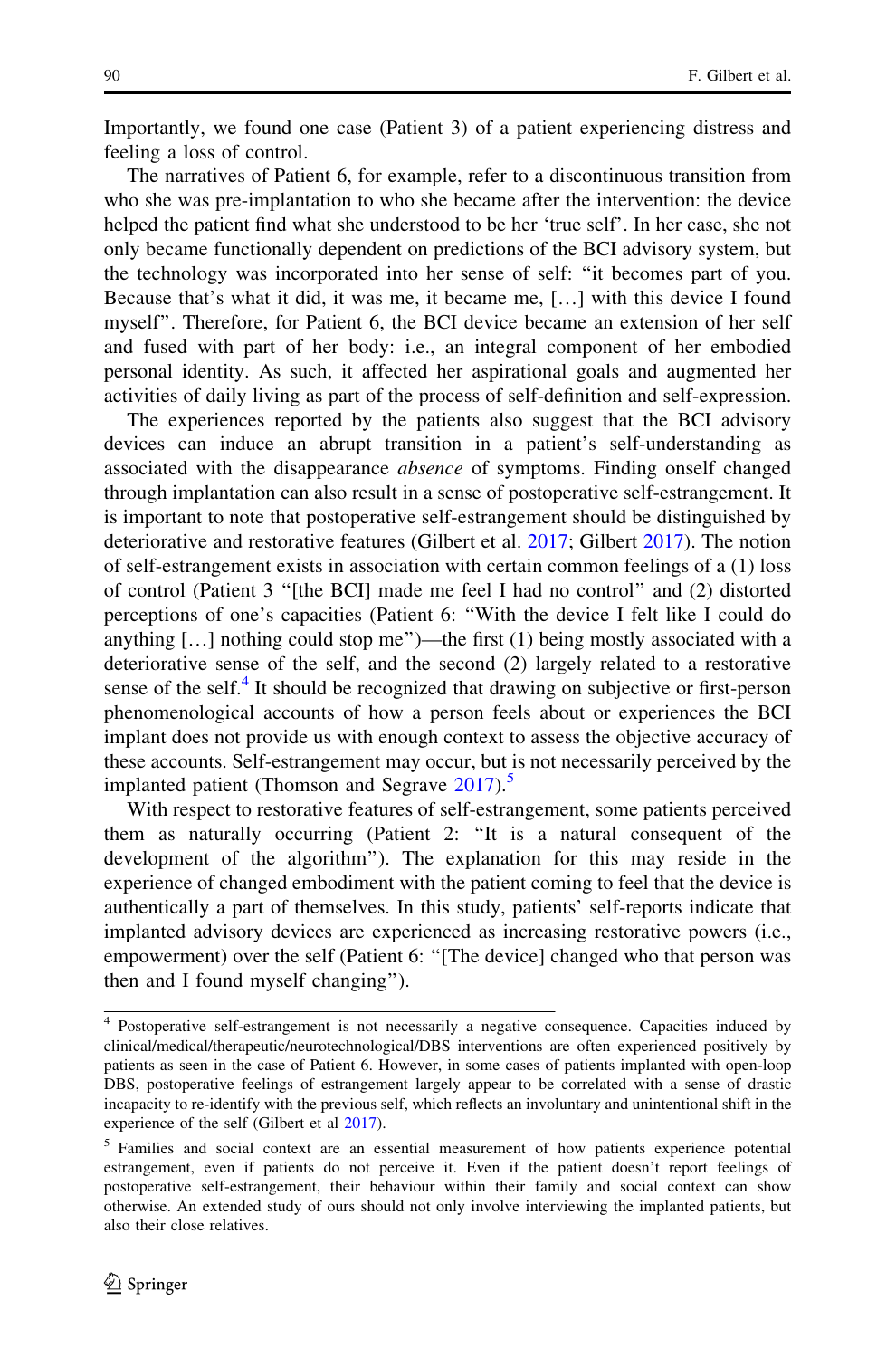On the other hand, in terms of deteriorative features of estrangement, Patient 3 experienced feeling a loss of control; that reflect an involuntary shift in their experience of the self. Some feelings of postoperative deterioration of the self were associated with a sense of powerlessness, resulting in severe distress. The notion of postoperative powerlessness has been associated with an inaptitude to overcome some induced psychological realities, for instance Patient 3 seemed not able to regain control of her depressive feelings. From this perspective, the prolonged absence of the capacities to regain control may have contributed to turning estrangement into harm (Gil[b](#page-12-0)ert  $2015a$ , b). This finding supports the hypothesis that postoperative feelings of powerlessness play a crucial role in causing iatrogenic harm (Gilbert [2013a](#page-12-0), [2015b](#page-12-0)).

Patient 3 presents an illustration of how the experience of having a BCI constantly monitor, identify and translate one's brain activities impacts the implanted patient's self-understanding. Sudden exposure to medical information that predicts upcoming chronic symptoms resulted in dramatic negative consequences to the self-image of certain patients. In the case of Patient 3, the information disclosed and exposed by the device did not corroborate the patient's self-image and self-narrative. Patient 3 never associated herself with epilepsy: ''I just kind of pretended that it didn't really exist. I didn't really see myself as an epilectic''.

However, being constantly alerted by the machine impressed upon her the reality of her symptoms, thus providing corroborating evidence of her disease state. This process exacerbated her predisposition to depression; in effect, she was unable to manage the information load returned by the device. In turn, this provoked a dramatic clash with her self-understanding: ''I felt so weird all the time, before it I only felt strange having the seizure'' (Patient 03).

#### Ethical Recommendations

The findings provide evidence useful in elaborating ethical guidance concerning clinical protocols of BCIs. Given the current limited amount of knowledge about the impact of BCIs on the implanted patient's sense of identity, a first recommendation is to encourage further research. This research should assess whether the restorative or deteriorative effects of BCIs are a temporary phenomenon or whether they will last for months or years. Even if some deteriorative effects progressively disappear after a few weeks, it is still ethically imperative that patients are informed about the transient character of the potential phenomenon.

In view of the findings, especially the case of Patient 3, our second recommendation is that it may be permissible to decline implanting BCIs in patients who experience preoperative self-image issues in relation to their pathology. This recommendation should hold until better knowledge is gained from the potential deteriorative effects of BCIs on patients. Cases where implanted devices have a radical impact on patients' sense of self may be significantly correlated with key identity development periods. Wilson et al. [\(2001a,](#page-13-0) [b,](#page-13-0) [2007,](#page-13-0) [2010\)](#page-13-0) have observed that greater changes in self-image are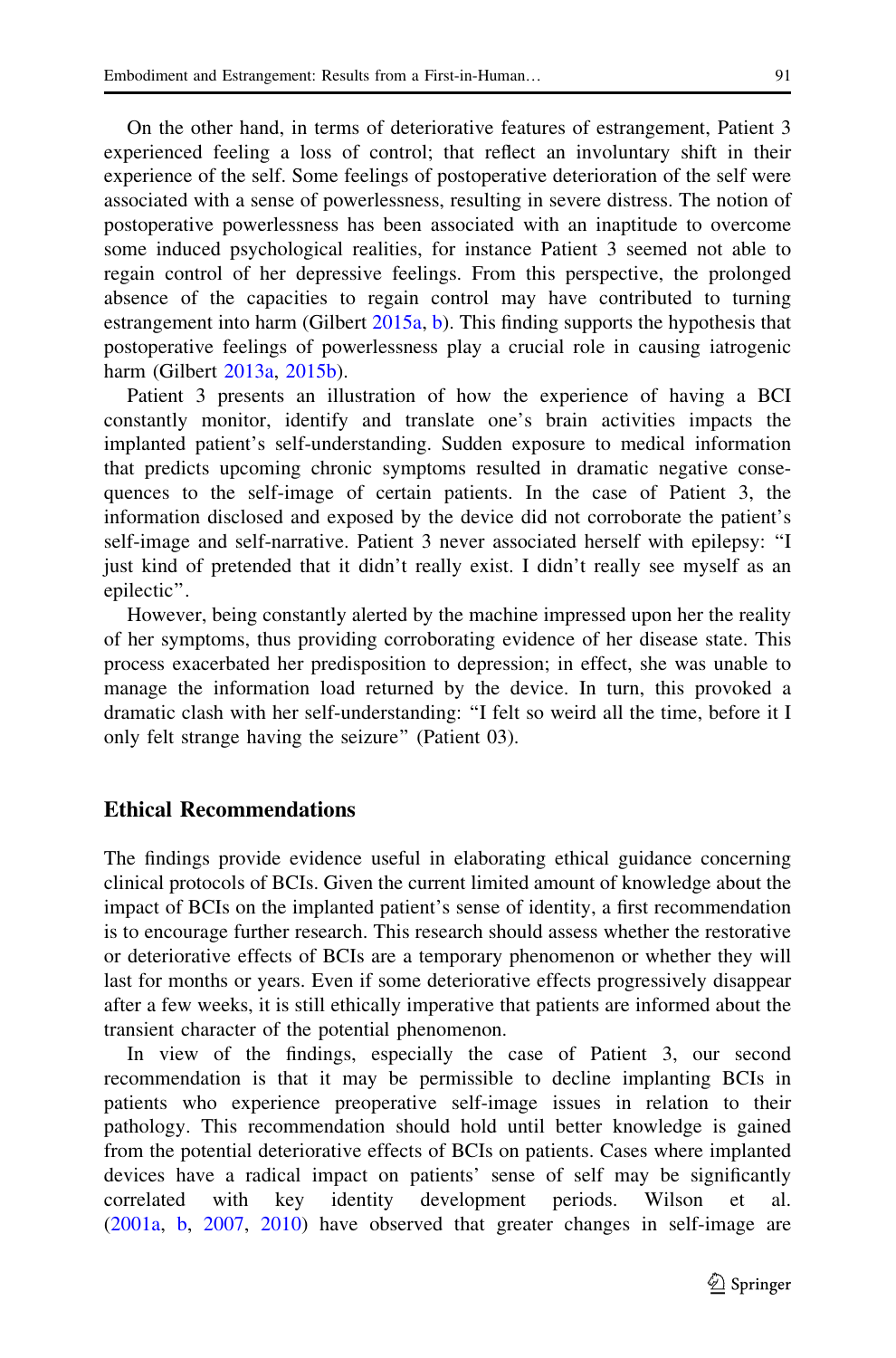associated with seizure onset during, or before, adolescence, and lesser changes in self-image were linked with adult onset. One explanation for the latter claim is that it may be the case that by the time adulthood is reached, the relevant patients will have an already established sense of the self that, as such, is more impervious to being affected (Wilson et al. [2001a](#page-13-0), [b](#page-13-0), [2007,](#page-13-0) [2010\)](#page-13-0). In this regard, the findings in the study suggest that Patient 3 did not perceive herself as an epileptic in early adulthood, despite experiencing seizure symptoms. In that respect, the BCI disclosed information that did not corroborate Patient 3's self-image and selfnarrative, which align with Wilson and colleagues' conclusion. In parallel, in another study conducted by one of us with 17 patients implanted with DBS devices, it was observed that the more patients preoperatively felt alienated by their illness, the more they experienced postoperative self-estrangement (Gilbert et al. [2017\)](#page-12-0). These findings are also further evidence that self-concept and self-image prior to implantation are related to potential postoperative impact on patient sense of self and identity.

Taking time to prepare patients for potential radical changes in self-image following implantation is essential. A lack of preparedness to deal with restorative or deteriorative outcomes could make patients and their families more vulnerable to negative outcomes and lead to distress. Clinical preparation should focus on introducing regulatory preoperative psychometric self-image measurements to identify links between patient self-image and illness. These psychometric selfimage measures could prepare patients in anticipating radical self-change due to abrupt deteriorative or restorative effects of BCIs. Limiting access to BCI experimental trials for some patients experiencing preoperative self-image issues in relation to their illness is a precautionary step. Given the current state of the art, BCI experimental trials are not treatment; they are not a therapeutic intervention within a consented study protocol. If some patients with self-image issues were to be excluded from trials this would not deny them access to potential treatment. Recommending exclusion of some patients from participating in experimental trials would help to prevent relevant harms within the given experimental regimen.

## Conclusion

This study provides new knowledge about the impact of novel artificially intelligent BCI technologies on end-users. Intelligent closed-loop BCI devices can have a radical and profound influence on patients' postoperative sense of control and self. However, it is still unclear how the potential effects on embodiment or the experience of self-estrangement are caused. At this time it is relatively difficult to isolate the cause of these potential postoperative changes, though they have been associated with BCI implants in our study. To the best of our knowledge, no study should claim that potential postoperative personality changes can be predicted solely on the basis of being implanted with a BCI (Gilbert [2012;](#page-12-0) Gilbert [2013b;](#page-12-0) Gilbert et al. [2014](#page-12-0)).

BCIs offer great potential to enhance quality of life—in particular by increasing control over neurologic symptoms—but also involve challenges of potential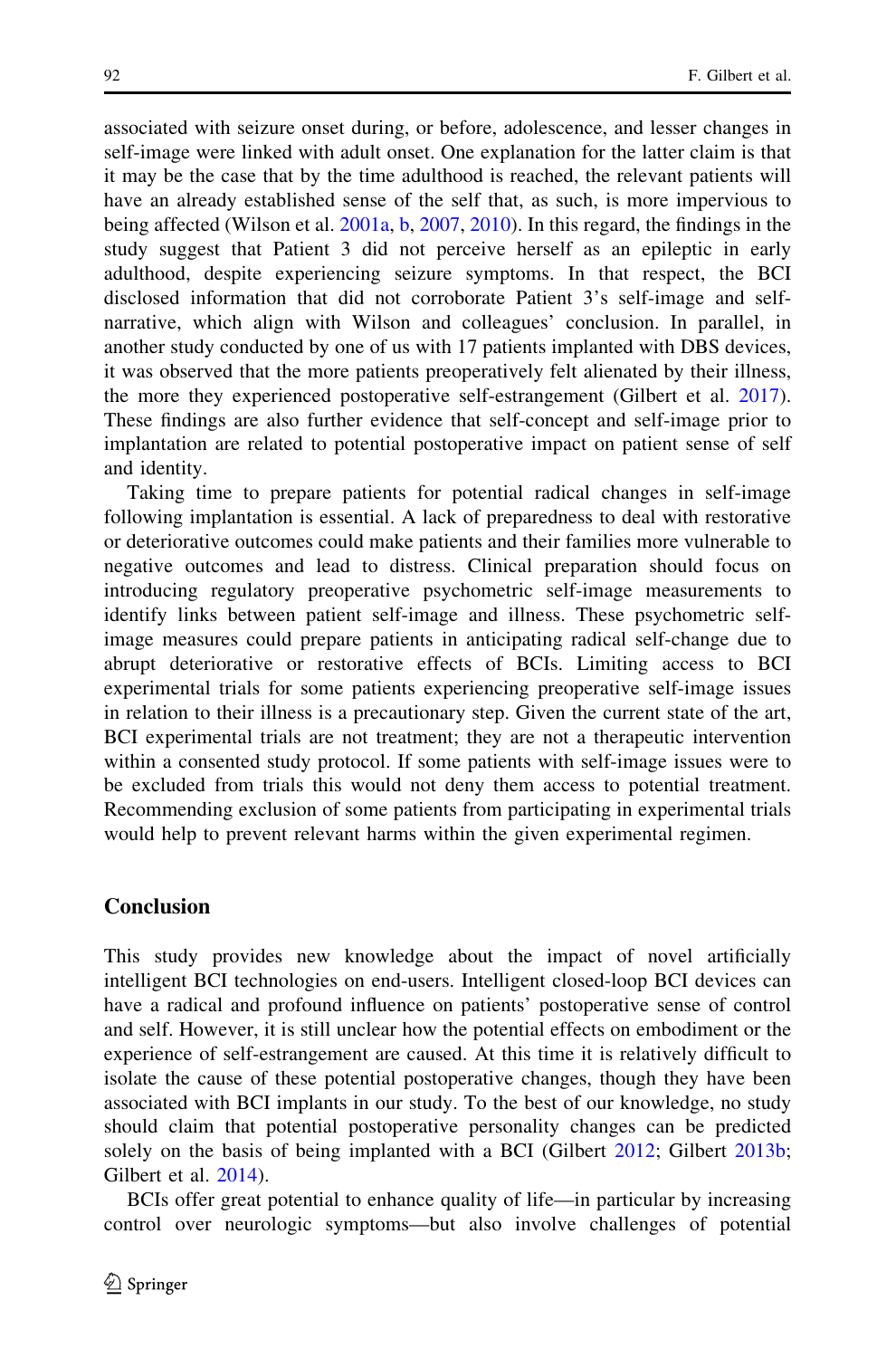<span id="page-10-0"></span>unwanted outcomes that could make patients more vulnerable and subject to iatrogenic harms. This is supported by the results of our interviews with six patients, one of whom reported feelings of postoperative self-estrangement and a failure to achieve embodied fusion of self with the device. Evidence-based preparedness protocols specific to BCI technologies could prevent such potential harms. Physicians and patients would benefit from decision-making frameworks for relevant healthcare choices as developed from early ongoing experimental trials.

Acknowledgements This work was supported by grants from the National Science Foundation (NSF Award #EEC-1028725) and the Australian Research Council (DECRA award Project Number DE150101390). Funding from the Australian Research Council Centre of Excellence Scheme (Project Number CE 140100012) is gratefully acknowledged. We are grateful to Science & Engineering Ethics anonymous reviewers and editors for their valuable comments. In addition, we would like to thank the Neuroethics team at the University of Washington. Judy Illes is Canada Research Chair in Neuroethics.

#### Compliance with Ethical Standards

Ethics Approval This study was conducted in accordance with Tasmanian Human Research Ethics Committee regulations. Patient Consent and Minimal Risk Ethics Application Approval, entitled ''(H0013883) Implantable Seizure Advisory Brain Devices: Ethical Implications'' is in compliance with the Tasmanian Human Research Ethics Committee regulations. Initial ethics approval was obtained in March 2013, and an amendment was approved on November 2014.

Informed Consent Informed consents were obtained from all individual participants included in the study.

Open Access This article is distributed under the terms of the Creative Commons Attribution 4.0 International License ([http://creativecommons.org/licenses/by/4.0/\)](http://creativecommons.org/licenses/by/4.0/), which permits unrestricted use, distribution, and reproduction in any medium, provided you give appropriate credit to the original author(s) and the source, provide a link to the Creative Commons license, and indicate if changes were made.

## Appendix: Semi-Structured Interview Script

These are examples of generic questions. They are an indication of the structure to be followed during the interviews, rather than the actual questions to be asked to patients. The choice of words, terminology or languages may change slightly for each patient.<sup>6</sup>

- 1. Potential questions regarding postoperative sense of the self.
	- (a) What was it like to live without the predictive brain computer interface device (BCI) device? Did you feel that your medical condition affected who you were, your identity, or did you feel comfortable in yourself with your condition?
	- (b) What is it like to be implanted with BCI? Do you feel any significant difference from before the device compared to after it was implanted?

Based on qualitative instrument entitled "Semi-structured Interview Script" in Gilbert ([2017](#page-12-0)).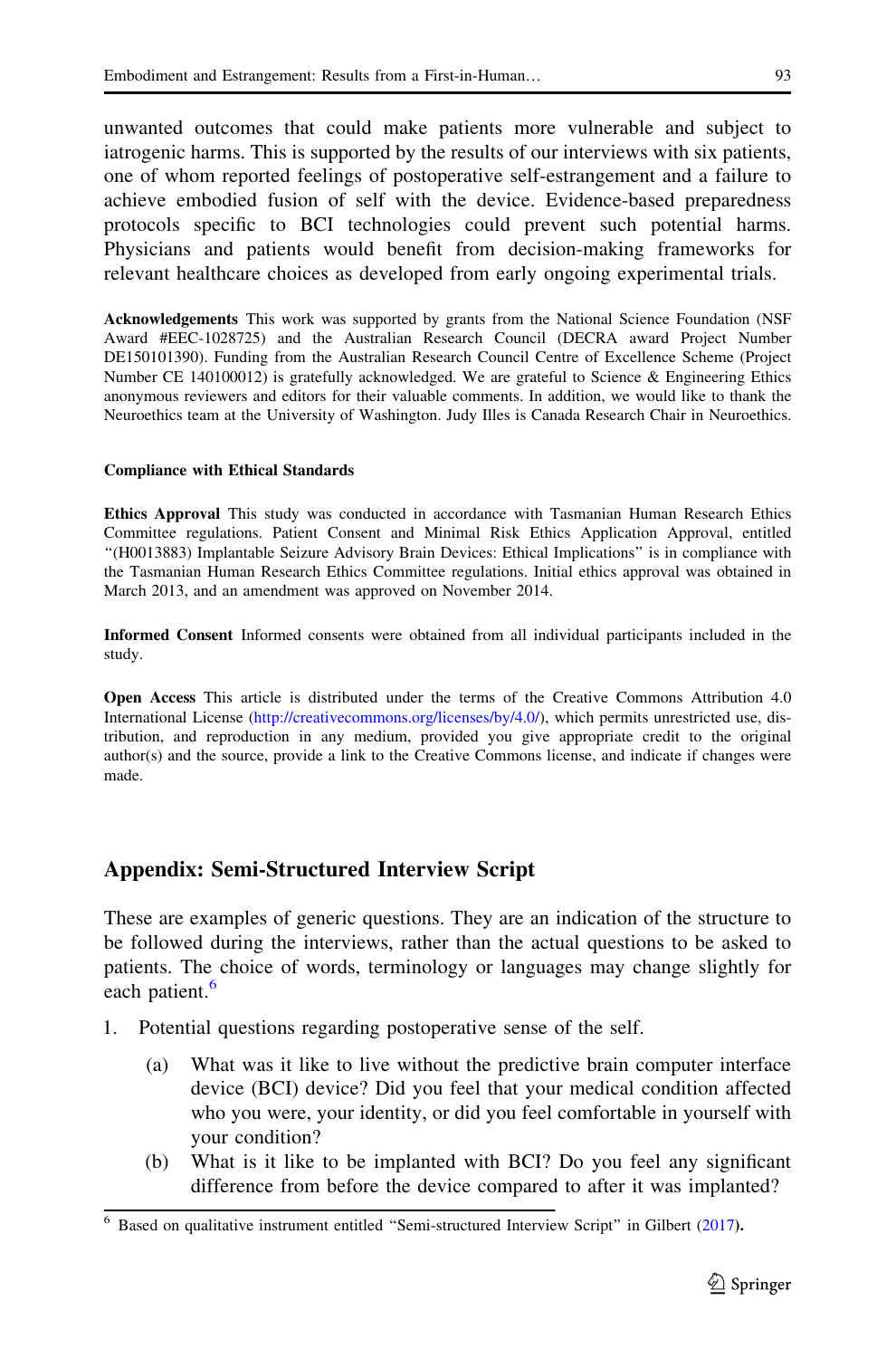- <span id="page-11-0"></span>• If yes, please provide some examples. Did you expect to find differences or changes to yourself prior to the operation?
- (c) Would you agree with such statement: ''the predictive BCI device has changed who I am''?
	- If yes, do you interpret this change as a form of enhancement or restoration of yourself? How?
	- If no, do you view the device as an integral part of who you are? Why?
- (d) Have others commented on any changes to your ''self'' (personality) since being implanted? If so, do you agree with them? Why or why not?
- (e) Do you think that you may change/change more in the future as a result of this intervention?
- 2. Potential questions regarding the sense of control.
	- (a) Do you feel the device has increased your autonomy (making you less dependent on others)? For instance, has it given you back more control over your life? For example has it improved your life, control on symptoms, or sense of self?
	- (b) Prior to the implantation of this device, how would you describe your control over your life?
	- (c) If you experience the BCI device as s form of control, does this ''control'' feel authentic? Do you endorse it? From your own personal experience, do you see it as novel or restorative control?
	- (d) Have others commented that you have better control over your life/ symptoms/yourself? Do you agree with them? If not, why not?

### **References**

- Abbott, M. N., & Peck, S. L. (2017). Emerging ethical issues related to the use of brain–computer interfaces for patients with total locked-in syndrome. Neuroethics, 10, 235. [https://doi.org/10.1007/](https://doi.org/10.1007/s12152-016-9296-1) [s12152-016-9296-1.](https://doi.org/10.1007/s12152-016-9296-1)
- Brown, T., Thompson, M. C., Herron, J., Ko, A., Chizeck, H., & Goering, S. (2016). Controlling our brains—A case study on the implications of brain computer interface-triggered deep brain stimulation for essential tremor. Brain Computer Interfaces, 3(4), 165–170. [https://doi.org/10.1080/](https://doi.org/10.1080/2326263X.2016.1207494) [2326263X.2016.1207494](https://doi.org/10.1080/2326263X.2016.1207494).
- Buller, T. (2013). Neurotechnology, invasiveness and the extended mind. Neuroethics, 6(3), 593–605. [https://doi.org/10.1007/s12152-011-9133-5.](https://doi.org/10.1007/s12152-011-9133-5)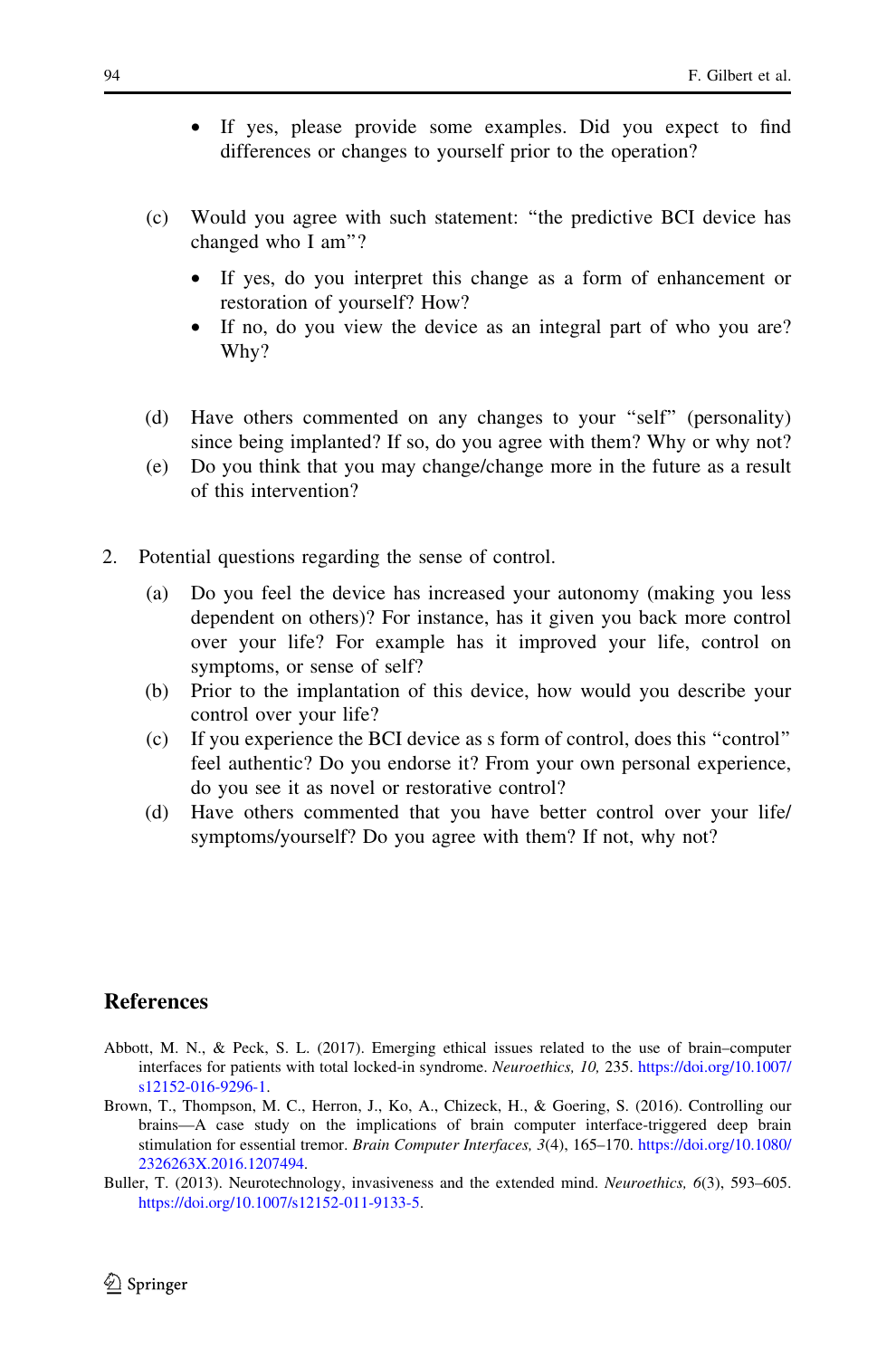- <span id="page-12-0"></span>Clausen, J. (2011). Conceptual and ethical issues with brain–hardware interfaces. Current Opinion in Psychiatry, 24(6), 495–501.
- Clausen, J. (2013). Bonding brains to machines: Ethical implications of electroceuticals for the human brain. Neuroethics, 6(3), 429–434. <https://doi.org/10.1007/s12152-013-9186-8>.
- Clausen, J., Fetz, E., Donoghue, J., Ushiba, J., Spörhase, U., Chandler, J., et al. (2017). Help, hope, and hype: ethical dimensions of neuroprosthetics. Science, 356(6345), 1338–1339. [https://doi.org/10.](https://doi.org/10.1126/science.aam7731) [1126/science.aam7731.](https://doi.org/10.1126/science.aam7731)
- Cook, M., O'Brien, T. J., Berkovic, S. F., Murphy, M., Morokoff, A., Fabinyi, G., et al. (2013). Prediction of seizure likelihood with a long-term, implanted seizure advisory system in patients with drugresistant epilepsy: A first-in-man study. Lancet Neurology, 12(6), 563–571.
- Gallagher, S. (2003). Phenomenology and experimental design: Toward a phenomenologically enlightened experimental science. Journal of Consciousness Studies, 10(9–10), 85–99.
- Gardner, A.B., Krieger, A.M., Vachtsevanos, G., & Litt. B. (2006). One-class novelty detection for seizure analysis from intracranial EEG. JMLR 2(7), 1025–1044.
- Gilbert, F. (2012). The burden of normality: From 'chronically ill' to 'symptom free'. New ethical challenges for deep brain stimulation postoperative treatment. Journal of Medical Ethics, 38, 408–412. <https://doi.org/10.1136/medethics-2011-100044>.
- Gilbert, F. (2013a). Deep brain stimulation for treatment resistant depression: Postoperative feeling of self-estrangement, suicide attempt and impulsive–aggressive behaviours. Neuroethics, 6(3), 473–481. <https://doi.org/10.1007/s12152-013-9178-8>.
- Gilbert, F. (2013b). Deep brain stimulation and postoperative suicidality among treatment resistant depression patients: Should eligibility protocols exclude patients with a history of suicide attempts and anger/impulsivity?. AJOB Neuroscience, 4(1):28–35. [https://doi.org/10.1080/21507740.2012.](https://doi.org/10.1080/21507740.2012.740143) [740143.](https://doi.org/10.1080/21507740.2012.740143)
- Gilbert, F., Harris, A. R., & Kapsa, R. M. I. (2014). Controlling brain cells with light: Ethical considerations for optogenetic clinical trials. AJOB Neuroscience 5(3):3–11. [https://doi.org/10.1080/](https://doi.org/10.1080/21507740.2014.911213) [21507740.2014.911213.](https://doi.org/10.1080/21507740.2014.911213)
- Gilbert, F. (2015a). A threat to autonomy? The intrusion of predictive brain devices. American Journal of Bioethics Neuroscience, 6(4), 4–11. [https://doi.org/10.1080/21507740.2015.1076087.](https://doi.org/10.1080/21507740.2015.1076087)
- Gilbert, F. (2015b). Self-estrangement and deep brain stimulation: Ethical issues related to forced explantation. Neuroethics, 8(2), 107–114. [https://doi.org/10.1007/s12152-014-9224-1.](https://doi.org/10.1007/s12152-014-9224-1)
- Gilbert, F. (2017). Deep brain stimulation: Inducing self-estrangement. Neuroethics. [https://doi.org/10.](https://doi.org/10.1007/s12152-017-9334-7) [1007/s12152-017-9334-7](https://doi.org/10.1007/s12152-017-9334-7) (online first).
- Gilbert, F., & Cook, M. (2015). Are predictive brain implants an indispensable feature of autonomy? Bioethica Forum, 8(4), 121–127.
- Gilbert, F., Goddard, E., Viaña, J. M. N., Carter, A., & Horne, M. (2017). "I miss being me": Phenomenological effects of deep brain stimulation. American Journal of Bioethics Neuroscience, 8(2), 96–109. <https://doi.org/10.1080/21507740.2017.1320319>.
- Gilbert, F., O'Brien, T., & Cook, M. (In Press). The effects of closed-loop brain implants on autonomy and deliberation what are the risks of being kept in the loop? Cambridge Quarterly of Healthcare Ethics. [https://doi.org/10.1017/S0963180117000640.](https://doi.org/10.1017/S0963180117000640)
- Glannon, W. (2016). Ethical issues in neuroprosthetics. Journal of Neural Engineering, 13(2), 021002.
- Glannon, W., & Ineichen, C. (2016). Philosophical aspects of closed-loop neuroscience. In A. El Hady (Ed.), Closed loop neuroscience (pp. 259–270). London: Elsevier.
- Goering, S., Klein, E., Dougherty, D., & Widge, A. (2017). Staying in the loop: Relational agency and identity in next-generation DBS for psychiatry. AJOB Neuroscience, 8(2), 59–70.
- Heersmink, R. (2013). Embodied tools, cognitive tools and brain–computer interfaces. Neuroethics, 6(1), 207–219. <https://doi.org/10.1007/s12152-011-9136-2>.
- Hildt, E. (2011). Brain–computer interaction and medical access to the brain: Individual, social and ethical implications. Studies in Ethics, Law, and Technology. [https://doi.org/10.2202/1941-6008.](https://doi.org/10.2202/1941-6008.1143) [1143.](https://doi.org/10.2202/1941-6008.1143)
- Hildt, E. (2015). What will this do to me and my brain? Ethical issues in brain-to-brain interfacing. Frontiers in Systems Neuroscience, 9, 17. <https://doi.org/10.3389/fnsys.2015.00017>.
- Hongladarom, S. (2015). Brain–brain integration in 2035: Metaphysical and ethical implications. Journal of Information, Communication and Ethics in Society., 13(3/4), 205–217.
- Jebari, K. (2013). Brain machine interface and human enhancement—An ethical review. Neuroethics, 6(3), 617–625. <https://doi.org/10.1007/s12152-012-9176-2>.